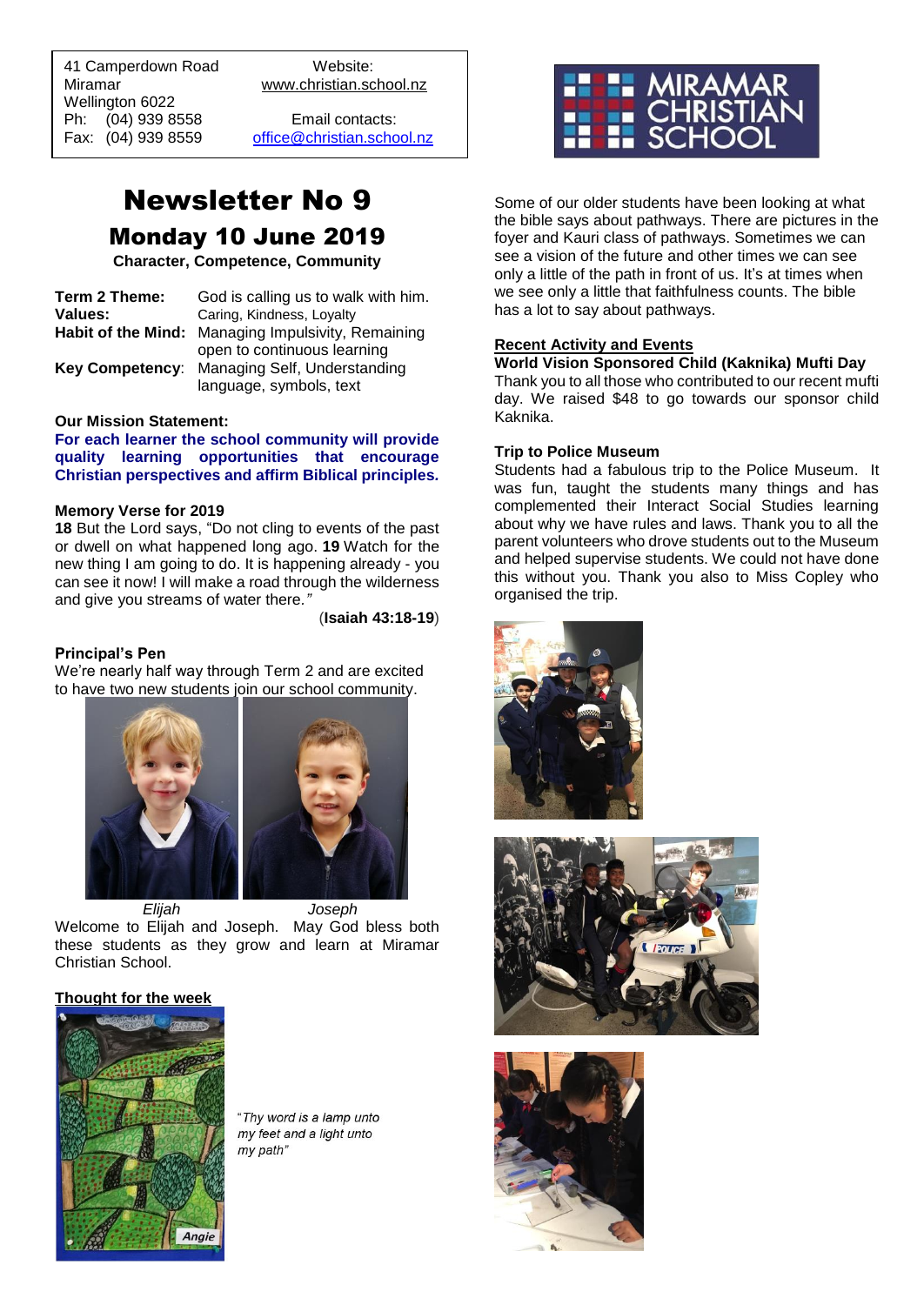# **Strike Action**

Thank you for your support and understanding around our school closure on 29 May 2019 for strike action. We are hoping that this action will result in a better resourced education system for all students. We appreciate that having the school closed may have inconvenienced you.

# **Coming Events**

## **Open Day on 12 June**

Please tell your friends. Attached to the newsletter is a copy of the open day flier for you to share with a friend. If you would like more to share with others, please see us in the school office.

![](_page_1_Picture_5.jpeg)

# **Community Gathering**

Please mark this event on 19 June 2019, 6:00-7:30pm in your diaries. This is a wonderful opportunity to welcome new families and get to know other parents and school community members, over a meal and a few activities. This gathering is going to be held in our **School Hall** (in the past our community gatherings have been held at Gateway Church). We look forward to seeing you there.

![](_page_1_Picture_8.jpeg)

#### **Assemblies**

Assemblies are now on Friday afternoons at 2:15pm. At our next assembly each class will share something they have learnt or created over the term. It would be lovely if you could join us at this time.

# **Information**

# **PE Uniforms**

We are pleased to advise a small order of new PE uniforms has arrived. These are now available for purchase through the office.

# **Prayer points:**

# **Thank God:**

- For our two new students Elijah and Joseph.
- Opportunities to meet with preschools and pastors.
- For the blessing that comes from those who support the school in practical ways, e.g. art.
- For holidays and times of celebration that refresh students and staff.

## **Please pray**:

- Our school would be built up on a foundation of prayer.
- Our Open Day would be fruitful. For new families to come and join us.
- For those who would enjoy being part of our community to find us.
- Pray for those who would spread the good news about Miramar Christian School so that others will find out about us.
- For a good turnout, fellowship and fun to be had at our Community Gathering.
- For Teachers and the Principal as they carry out testing analysis and reporting, on top of regular classroom planning, over the next few weeks.
- For our prayer students Elijah, Joseph, Sofia, Amia-Rose, Elena-Jin, and Hail.

Thank you for your commitment and prayers.

May God bless you with joy and enthusiasm for His work.

Nga mihi nui **Kaye Gillies Principal**

| <b>SCHOOL DIARY</b>  |                                            |
|----------------------|--------------------------------------------|
| <b>Every Mon</b>     | Prayer Group, Hall, 9am                    |
| <b>Every Mon</b>     | Swimming Lessons p.m. (wear PE Uniform)    |
| <b>Every Mon/Fri</b> | Wheels Day / Wear PE Uniform               |
| <b>Every Wed</b>     | Subway ordered lunch (optional)            |
| <b>Every Thurs</b>   | Technicraft (Yrs 7-8)                      |
| <b>Every Fri</b>     | Music Lessons, 8:30am - 10:30am            |
| <b>Every Fri</b>     | Assembly 2:15pm                            |
| <b>Every Sun</b>     | 10am Gateway Baptist Church - all welcome  |
| June                 |                                            |
| Mon 10 Jun           | Swimming Lessons p.m. (wear PE Uniform)    |
| Wed 12 Jun           | MCS Open Day, 9am-3pm                      |
| Fri 14 Jun           | Kauri - Library Visit 11am                 |
| Fri 14 Jun           | Sharing Assembly 2:15pm                    |
| Mon 17 Jun           | Swimming Lessons p.m. (wear PE Uniform)    |
| Mon 17 Jun           | BoT Mtg, Rm 4, 6:30pm                      |
| Wed 19 Jun           | MCS Community Event, 6-7:30pm, School Hall |
| Mon 24 Jun           | Swimming Lessons p.m. (wear PE Uniform)    |
| Wed 26 Jun           | Maranatha School Visiting                  |
| Fri 28 Jun           | Mufti Day (gold coin donation)             |
| Fri 28 Jun           | Sharing Assembly 2:15pm                    |
| July                 |                                            |
| Mon 1 Jul            | <b>Parent Teacher Interviews</b>           |
| Tue 2 Jul            | <b>Parent Teacher Interviews</b>           |
| Wed 3 Jul            | PB4L Play Day                              |

# **Prayer Requests**

The following students and their families are prayed for by the staff each time we gather to pray during the week. We ask that you also pray for them too. **Week 7:** Elijah, Sofia, Elena-Jin **Week 8:** Joseph, Amia-Rose, Hail

#### **2019 Invoices**

Invoices for **School Costs and the Term 1 PE Programme** are now **OVERDUE.** We ask that you pay as quickly as possible. Reminders will be sent home over the next week for any outstanding invoices.

#### **2019 Entertainment Book**

The new 2019/2020 Entertainment Memberships are now available. MCS is once again selling Entertainment Memberships as part of our fundraising to ensure that all our students have access to the same opportunities. They can be ordered online, or books can be purchased from the School Office. To securely order online go to: <https://www.entertainmentbook.co.nz/orderbooks/104x302>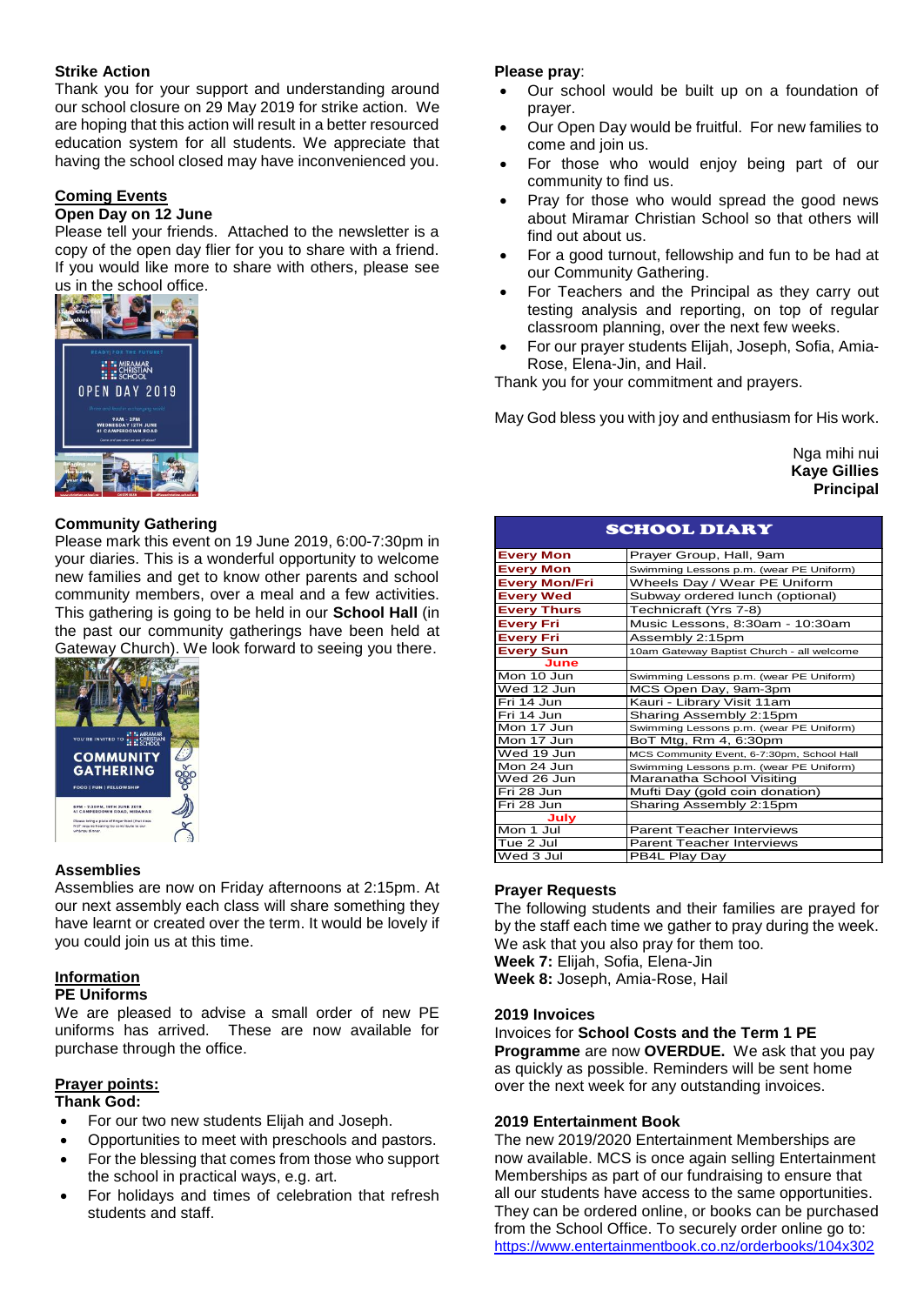![](_page_2_Picture_0.jpeg)

![](_page_2_Picture_1.jpeg)

# **Supporting success** in your school.

are a parent, staff member or member of the school community and<br>aw down a new ASB home loan of \$250,000 or more, ASB will donate participating school:

![](_page_2_Picture_5.jpeg)

![](_page_2_Picture_8.jpeg)

Monday 10th June - 6:30pm - 8pm **OPEN EVENING** 

We are looking for families in Wellington to host an International Student for 3 Weeks from the 14th of July to the 4th of August.

Hosts will get the unique opportunity to experience a different culture from the comfort of their own home and would be paid \$300 per week to host.

If you are interested or would like to learn more: Call us on 0800 600 300 or Email Joanna.Holm@afs.org

**July Holiday Programme** 

Musical fun for ages 6 to 16. **Week One dates:** Monday 8th July to Wednesday 10th July **Week Two dates:** Monday 15th July to Wednesday 17th July Book at: www.therockacademy.co.nz/contact/